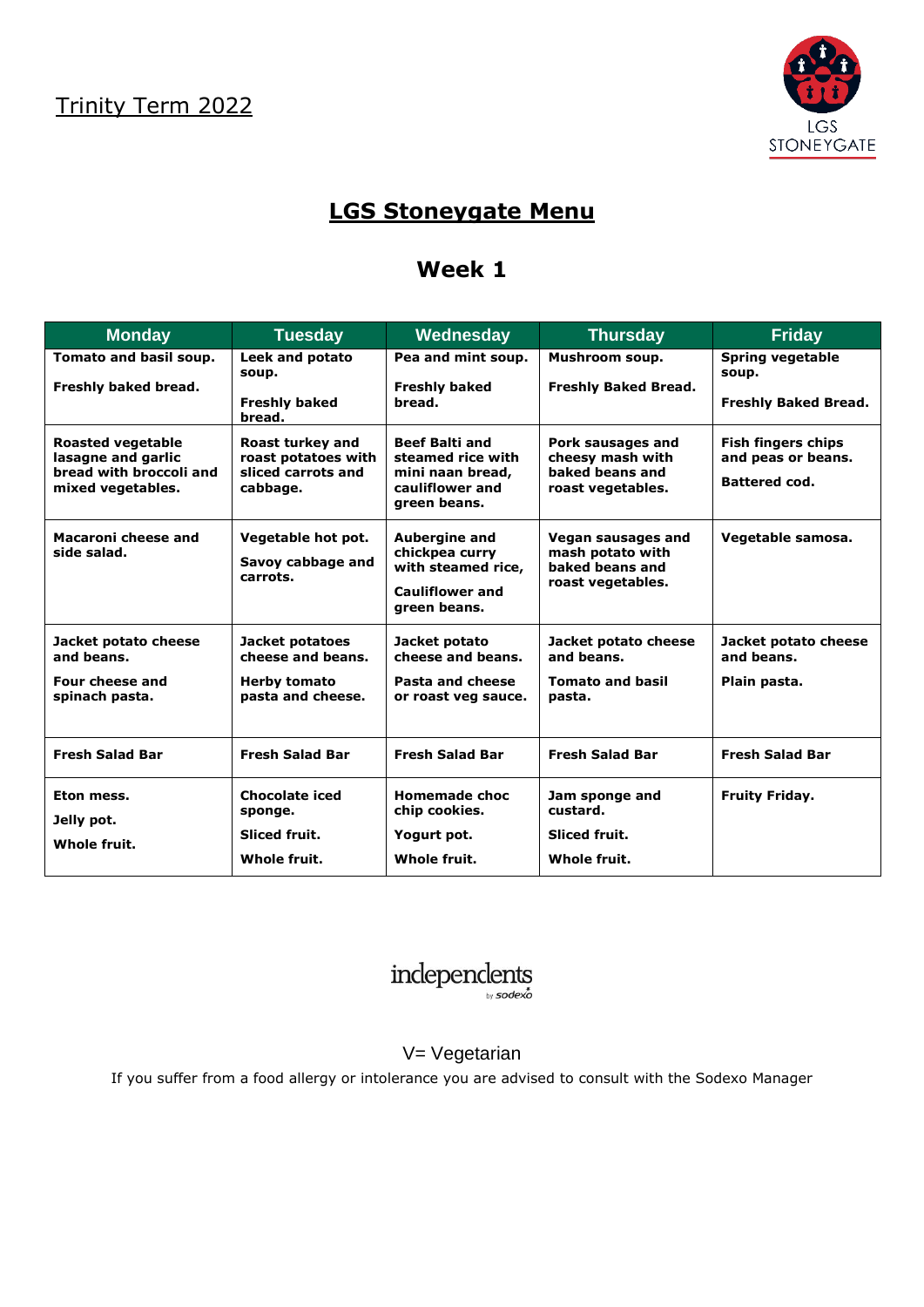

## **LGS Stoneygate Menu**

### **Week 2**

| <b>Monday</b>                                                                                                  | <b>Tuesday</b>                                                                                            | Wednesday                                                                                      | <b>Thursday</b>                                                                     | <b>Friday</b>                                                              |
|----------------------------------------------------------------------------------------------------------------|-----------------------------------------------------------------------------------------------------------|------------------------------------------------------------------------------------------------|-------------------------------------------------------------------------------------|----------------------------------------------------------------------------|
| Sundried tomato soup.<br><b>Freshly Baked Bread</b>                                                            | <b>Leek and potato</b><br>soup.<br><b>Freshly Baked</b><br><b>Bread</b>                                   | Pea and mint soup.<br><b>Freshly Baked</b><br><b>Bread</b>                                     | Mushroom soup.<br><b>Freshly Baked Bread</b>                                        | Spring vegetable<br>soup.<br><b>Freshly Baked Bread</b>                    |
| Penne pasta bar with 3<br>sauces and garlic bread.<br><b>Tomato and basil.</b><br>Three cheese.<br>Spicy tuna. | <b>Roast beef and</b><br>Yorkshire pudding<br>with crispy<br>potatoes,<br>cauliflower and<br>green beans. | Katsu chicken<br>burger with<br>parsley boiled<br>potatoes, baton<br>carrots and<br>sweetcorn. | Mediterranean pork<br>meatballs and<br>spaghetti with<br>broccoli and mixed<br>veg. | <b>Fish fingers and</b><br>chips with peas or<br>beans.<br>Smoked haddock. |
| Savoury rice with<br>garden peas and<br>carrots.                                                               | Vegetable crumble<br>with cauliflower<br>and green beans.                                                 | Vegetable burger<br>with parsley<br>potatoes, carrots<br>and sweetcorn.                        | <b>Spicy tomato Quorn</b><br>balls with broccoli<br>and mixed veg.                  | Mini vegetable spring<br>roll.                                             |
| Jacket potato cheese<br>and beans.                                                                             | Jacket potato<br>cheese and beans.<br>Pasta bake and<br>side salad.                                       | Jacket potato<br>cheese and beans.<br>Pasta with cheese<br>and side salad.                     | Jacket potato cheese<br>and beans.<br>Spaghetti carbonara.                          | Jacket potato cheese<br>and beans.<br>Penne pasta.                         |
| <b>Fresh Salad Bar</b>                                                                                         | <b>Fresh Salad Bar</b>                                                                                    | <b>Fresh Salad Bar</b>                                                                         | <b>Fresh Salad Bar</b>                                                              | <b>Fresh Salad Bar</b>                                                     |
| Sweet waffles and<br>summer fruits.<br>Jelly pot.<br>Whole fruit.                                              | Lemon drizzle<br>slice.<br><b>Sliced fruit.</b><br>Whole fruit.                                           | Flapjack squares.<br>Yogurt pot.<br>Whole fruit.                                               | <b>Steamed syrup</b><br>sponge and custard.<br>Slice fruit.<br>Whole fruit.         | <b>Fruity Friday.</b>                                                      |



#### $V = v$ egetarian

If you suffer from a food allergy or intolerance you are advised to consult with the Sodexo Manager